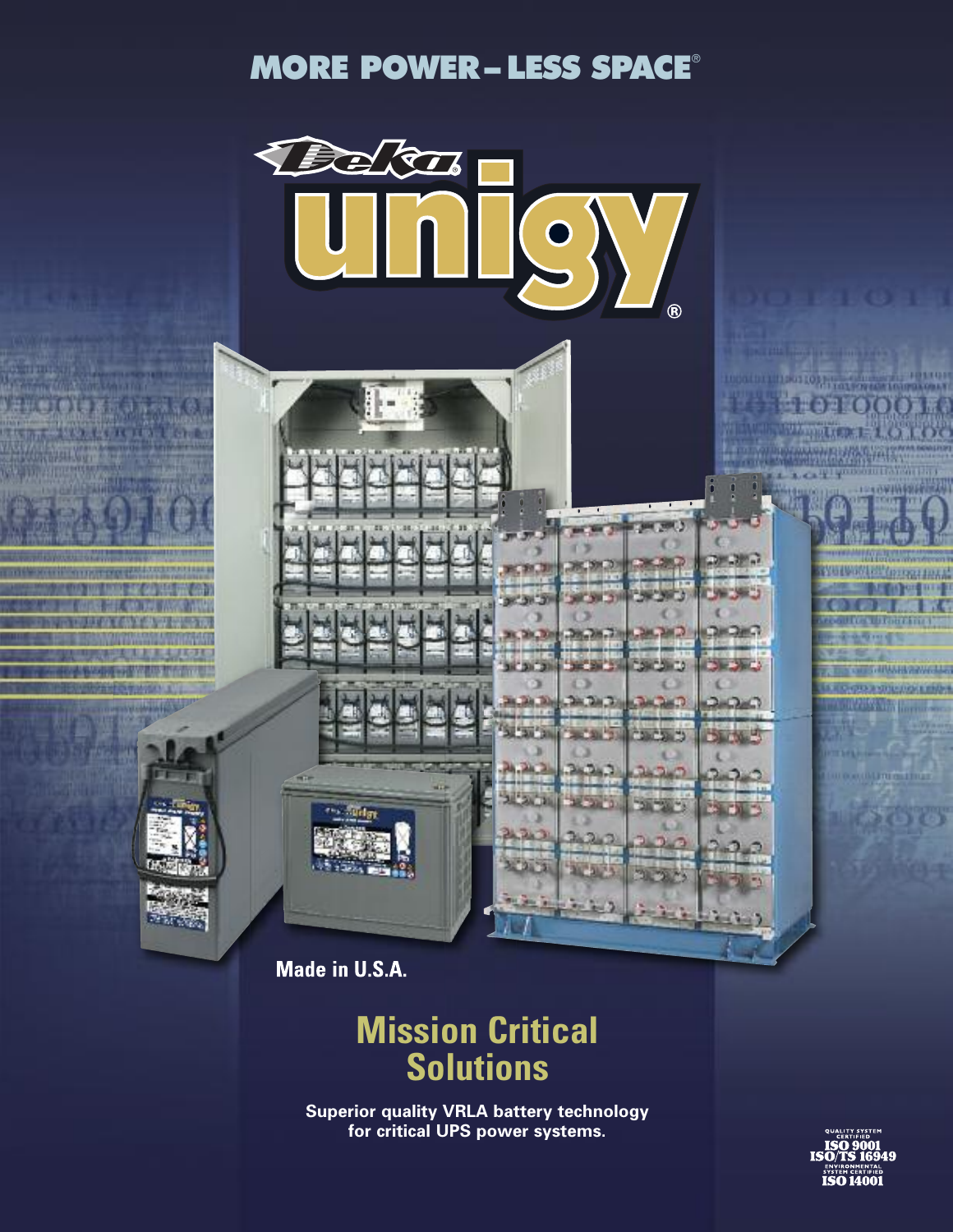# *HIGH RATE SERIES*



## **TOP TERMINAL / 12V**

**Deka Unigy High Rate top terminal batteries are designed specifically for instantaneous power to protect vital information. They are available in a range of 119 – 520 w.p.c. @ 15 minutes to 1.67 v.p.c.**

#### **FEATURES AND BENEFITS**

| <b>Plates Formed Using</b><br>Exclusive IPF <sup>®</sup> Technology | Optimizes power capacity, cell consistency,<br>and long-term reliability   |
|---------------------------------------------------------------------|----------------------------------------------------------------------------|
| Valve-Regulated                                                     | Eliminates periodic watering,<br>corrosive acid fumes, and spills          |
| <b>Positive Plate</b>                                               | Pure lead, tin alloy                                                       |
| Post Seal                                                           | Epoxy sealed to prevent leaks and corrosion damage                         |
| Case and Cover                                                      | Molded high impact flame retardant polypropylene,<br>UL 94 V-O, 28% L.O.I. |
| Safety Valve and Flame Arrestor                                     | 100% tested valve, low positive pressure, self sealing                     |
| Rated Non-Spillable by ICAO,<br>IMDG, IATA, and DOT                 | Transports easily and safely by air, no special containers needed          |

## **FRONT TERMINAL / 12V**

**Installation and monitoring are streamlined and safety is significantly improved by our family of Deka Unigy High Rate front terminal batteries. This eliminates the need to reach over battery terminals and connections. Encompassing all your cabinet solution needs, these batteries are available in a range of 370 – 750 w.p.c. @ 15 minutes to 1.67 v.p.c.**

#### **FEATURES AND BENEFITS**

| <b>Plates Formed Using</b><br>Exclusive IPF <sup>®</sup> Technology | Optimizes power capacity, cell consistency,<br>and long-term reliability   |
|---------------------------------------------------------------------|----------------------------------------------------------------------------|
| Valve-Regulated                                                     | Eliminates periodic watering,<br>corrosive acid fumes, and spills          |
| <b>Front Access Terminals</b>                                       | Improved installation, monitoring and safety                               |
| <b>Positive Plate</b>                                               | Pure lead, tin alloy                                                       |
| Post Seal                                                           | Epoxy sealed to prevent leaks and corrosion damage                         |
| Case and Cover                                                      | Molded high impact flame retardant polypropylene,<br>UL 94 V-0, 28% L.O.I. |
| Safety Valve and Flame Arrestor                                     | 100% tested valve, low positive pressure, self sealing                     |
| Rated Non-Spillable by ICAO,<br>IMDG, IATA, and DOT                 | Transports easily and safely by air, no special containers needed          |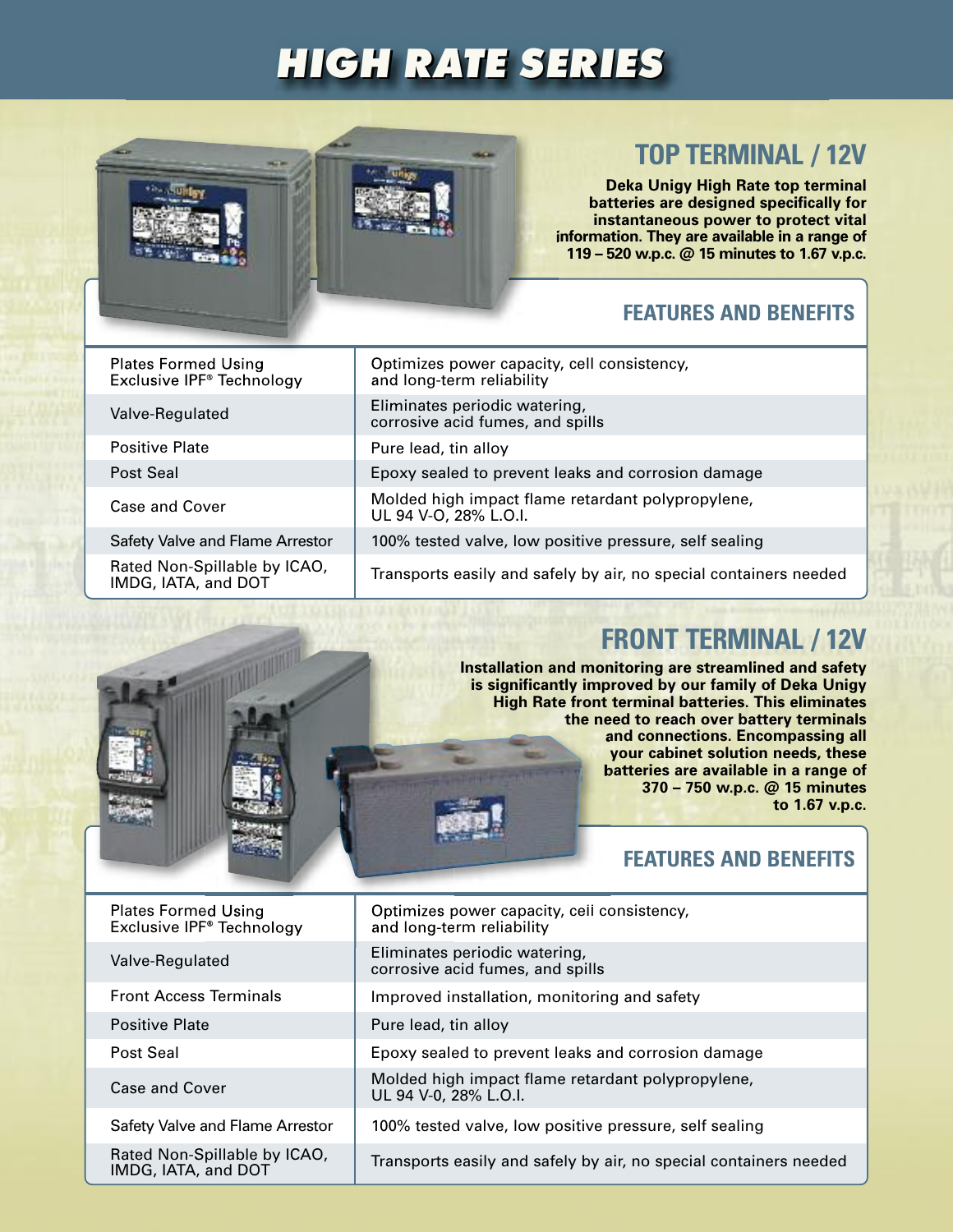# *T4® MODULES ® MODULES*

## **T4® MODULES / 2V**

**The Deka Unigy T4 is designed specifically to meet the needs of demanding UPS applications. It is rated at 4100 w.p.c. @ 15 min 1.67 v.p.c. and features a front access design for easy installation and maintenance. Features such as more top lead and a larger post surface area, lowers internal resistance during discharge and allows for a quicker transfer of electrical current demanded by UPS systems.**

> **The space saving module design of the Deka Unigy T4 significantly minimizes installation requirements. In addition, floor space is reduced by as much as 50% providing more power in the same footprint than any comparable flooded product.**



### **FEATURES AND BENEFITS**

| <b>Plates Formed Using</b><br>Exclusive IPF <sup>®</sup> Technology | Optimizes power capacity, cell consistency,<br>and long-term reliability   |
|---------------------------------------------------------------------|----------------------------------------------------------------------------|
| Valve-Regulated                                                     | Eliminates periodic watering,<br>corrosive acid fumes, and spills          |
| MICROCAT <sup>®</sup> Catalyst                                      | Lowers float current, decreases internal temps<br>and the risk of dryout   |
| Positive Plate                                                      | Pure lead, tin alloy                                                       |
| Post Seal                                                           | Epoxy sealed to prevent leaks and corrosion damage                         |
| Case and Cover                                                      | Molded high impact flame retardant polypropylene,<br>UL 94 V-O, 28% L.O.I. |
| Safety Valve and Flame Arrestor                                     | 100% tested valve, high positive pressure, self sealing                    |
| Rated Non-Spillable by ICAO,<br>IMDG, IATA, and DOT                 | Transports easily and safely by air,<br>no special containers needed       |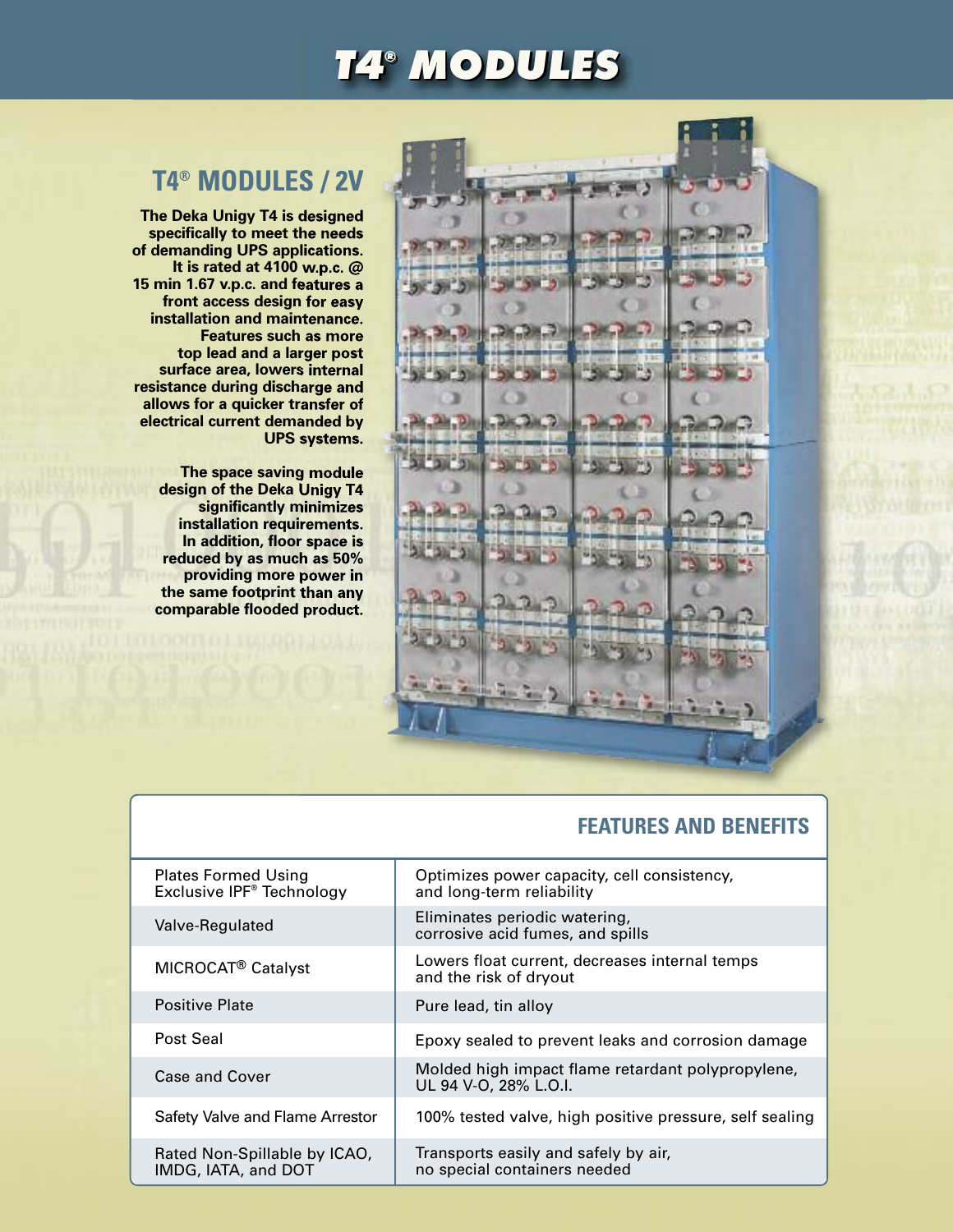# *SPACESAVER™ SPACESAVER SYSTEMS ™ SYSTEMS*

### **UNIGY® II MODULES / 2V**

**The Deka Unigy II line is available as a 2-volt cell system design. It includes a wide range of capacities and sizes to fit the requirements of UPS applications with ratings from 234 – 3434 watts @ 15 min 1.67 v.p.c. The cell terminals are solid copper with lead plating and are designed for maximum conductivity. Advanced features provide easy and safe installation such as "two-way" post and easy on/off front shields.**

**The Deka Unigy II STANDARD DESIGN allows modules to be stacked horizontally and connected by only six bolts, (four in front – two in back), for quick and safe battery installation.**

**The Deka Unigy II INTERLOCK**™ **SYSTEM utilizes interlocking modules to maximize convenience with front access bolting. This system delivers more power in less space while maintaining cooling requirements. Equipped with a standard one-piece INTERLOCK base, the system meets Zone 4 seismic specifications and is certified up to 8 modules high.**

#### **FEATURES AND BENEFITS**

15  $\mathbf{d}$ 

16 n

> a æ

遗

| <b>Plates Formed Using</b><br>Exclusive IPF <sup>®</sup> Technology | Optimizes power capacity, cell consistency,<br>and long-term reliability   |
|---------------------------------------------------------------------|----------------------------------------------------------------------------|
| Valve-Regulated                                                     | Eliminates periodic watering,<br>corrosive acid fumes, and spills          |
| MICROCAT <sup>®</sup> Catalyst                                      | Lowers float current, decreases internal temps<br>and the risk of dryout   |
| <b>Positive Plate</b>                                               | Pure lead, tin alloy                                                       |
| Post Seal                                                           | Epoxy sealed to prevent leaks and corrosion damage                         |
| Case and Cover                                                      | Molded high impact flame retardant polypropylene,<br>UL 94 V-O, 28% L.O.I. |
| Safety Valve and Flame Arrestor                                     | 100% tested valve, high positive pressure, self sealing                    |
| Rated Non-Spillable by ICAO,<br>IMDG, IATA, and DOT                 | Transports easily and safely by air,<br>no special containers needed       |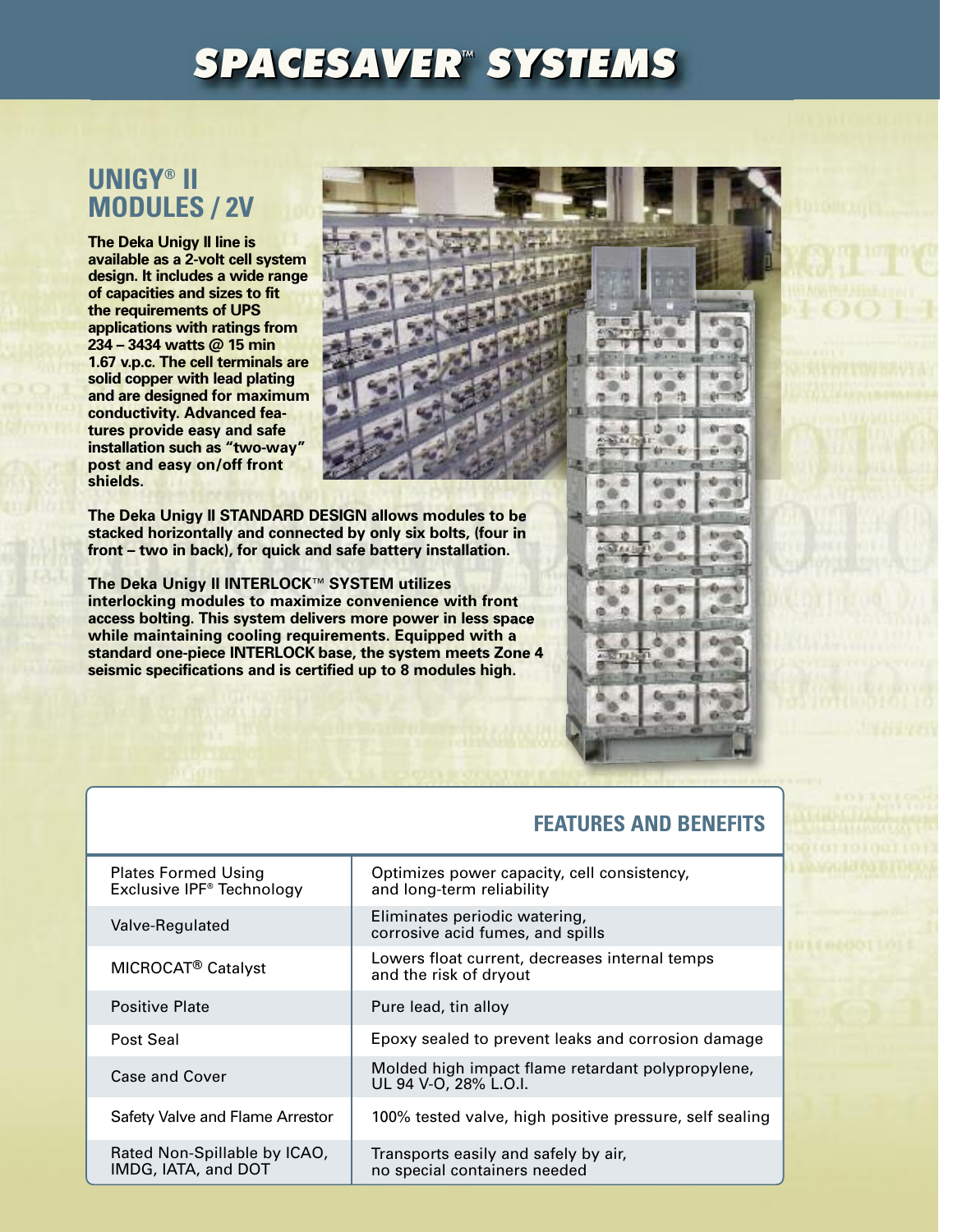

**Deka Unigy batteries are engineered and tested to deliver backup power specifically for critical UPS applications with minimal maintenance.**

# **ENVIRONMENTAL PROTECTION PROGRAM**

East Penn is committed to implementing the highest environmental standards and has labeled this sixty-five year tradition as it's "Environmental Protection Program." Through state-of-the-art recycling facilities and a company wide dedication to environmental health and safety, the company has made safe recycling and environmental stewardship an everyday practice.

Its lead smelter and refinery is a model for the industry, recycling virtually 100% of every used leadacid battery component brought to the facility. East Penn built the battery industry's first acid reclamation plant, avoiding potentially hazardous acid disposal.

The company also treats and reuses wastewater from its manufacturing plants in our modern Wastewater



Distillation and Treatment Plant reducing the use of precious ground-water by over 100,000 gallons per day. Companywide sustainability initiatives are spread throughout its facilities such as collections to recycle paper, cardboard, plastic, used aluminum cans, and glass bottles.

East Penn was one of the first in the nation to install a scrubber unit, which eliminates sulfur dioxide

> emissions. The company continually monitors the ambient emissions around its plant site, which continues to decline even with a steady increase in production.

**INTENTIFI** 

The company's modern facilities as well as its longstanding "green" culture has made East Penn the most environmentally conscious proactive battery manufacturer and recycler in the world.



*Wastewater Treatment Plant*